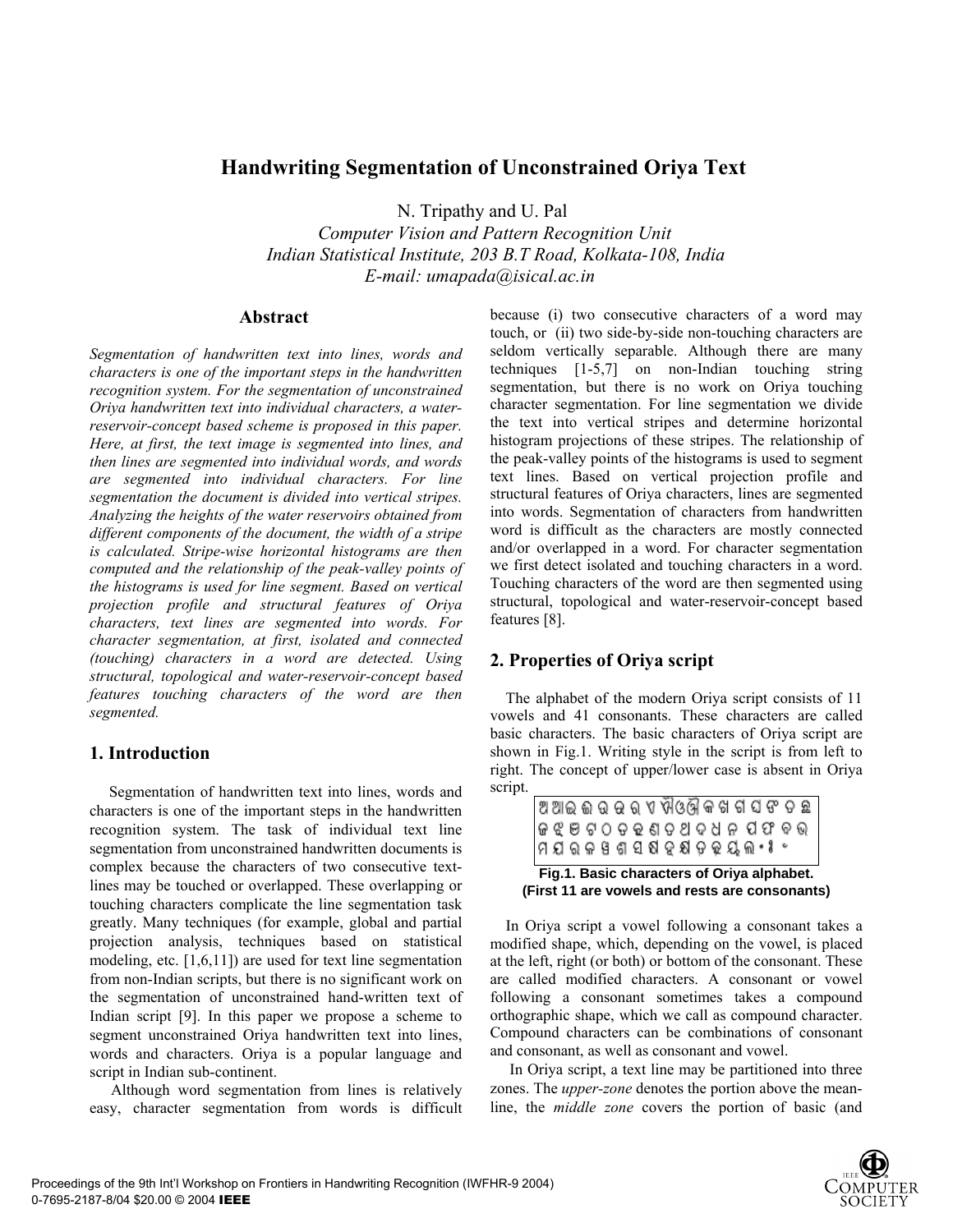compound) characters below mean-line and the *lower-zone* is the portion below base-line. An imaginary line, where most of the uppermost (lowermost) points of characters of a text line lie, is referred as mean-line (base-line). Examples of zoning are shown in Fig.2. In this case, the mean-line along with base-line partition the text line into three zones.

 From Fig.1 it can be noted that out of 52 characters, 37 characters have a convex shape at the upper part. When two or more characters sit side by side to form a word, these convex parts touch and generate touching components in most of the cases. From a statistical analysis on 4000 touching components we note that 72% of the touching components touch near mean-line portion, 11% of the touching components touch in lower zone and 17% touch mainly in lower half of middle zone. Based on this statistical analysis we have designed the segmentation scheme.



**Fig.2. Different zones of an Oriya text line**

# **3. Water reservoir principle**

 The water reservoir principle is as follows. If water is poured from top (bottom) of a component, the cavity regions of the component where water will be stored are considered as top (bottom) reservoirs [8]. For an illustration see Fig.3. Here, two Oriya characters touch and create a large space which represents the bottom reservoir. This large space is very useful for touching character detection and segmentation. Because of structural shape of Oriya characters a small top reservoir is also generated due to touching (see Fig. 3). This small top reservoir also helps in touching character detection and segmentation. For details about reservoir related features see[10].



 All reservoirs are not considered for future processing. The reservoirs having heights greater than a threshold  $T_1$ are selected for future use. For a component the value of  $T_1$ is chosen as 1/9 times the component height. (The threshold is determined from experiment).

 In each selected reservoir we compute its base-line and base-area-points. A line passing through the deepest point of a reservoir and parallel to water flow level of the reservoir is called as reservoir base-line (see Fig.4). By base area points of a reservoir we mean those boarder points of the reservoir which have height less than  $2^* R_L$ from the base-line of the reservoir. Base area points for a component is shown in the zoomed version of Fig.4. Here  $R<sub>L</sub>$  is the length of most frequently occurring black run of a component.



**Fig.4. Illustration of different features obtained from water reservoir principle. 'H' denotes the height of bottom reservoir. Gray area of the zoomed portion represent reservoir base area.** 

#### **4. Line and word segmentation**

 To take care of unconstrained handwritten documents here we use a piece-wise projection method. In this method we divide the text into vertical stripes of width W (here we assume that a document page is in portrait mode). Width of the last stripe may differ from W. If the text width is Z and the number of stripe is N then the width of the last stripe is  $[Z-W^*(N-1)]$ . Computation of W is discussed latter. Next we compute Piece-wise Separating Lines (PSL) from each of these stripes. We compute row-wise sum of all black pixels of a stripe. The row where this sum is zero is a PSL. We may get few consecutive rows where sum of all black pixels is zero. Then the first row of such consecutive rows is the PSL. The PSLs of different stripes of a text are shown in Fig5(a) by horizontal lines. All these PSLs may not be useful for line segmentation. We choose some potential PSLs as follows. We compute the normal distances between two consecutive PSLs in a stripe. So if there are n PSLs in a stripe we get n-1 distances. This is done for all stripes. We compute the statistical mode  $(M<sub>PSL</sub>)$  of such distances. If the distance between any two consecutive PSLs of a stripe is less than  $M_{PSL}$  we remove the upper PSL of these two PSLs. PSLs obtained after this removal are the potential PSLs. The potential PSLs obtained from the PSLs of Fig.5(a) are shown in Fig.5(b). We note the left and right co-ordinates of each potential PSL for future use. By joining of these potential PSLs we get boundaries of individual text lines. For details about PSL joining see our paper [9].

 Sometimes because of Oriya modified characters we may get some wrongly segmented lines. To take care of such situation we used a post-processing technique. Let L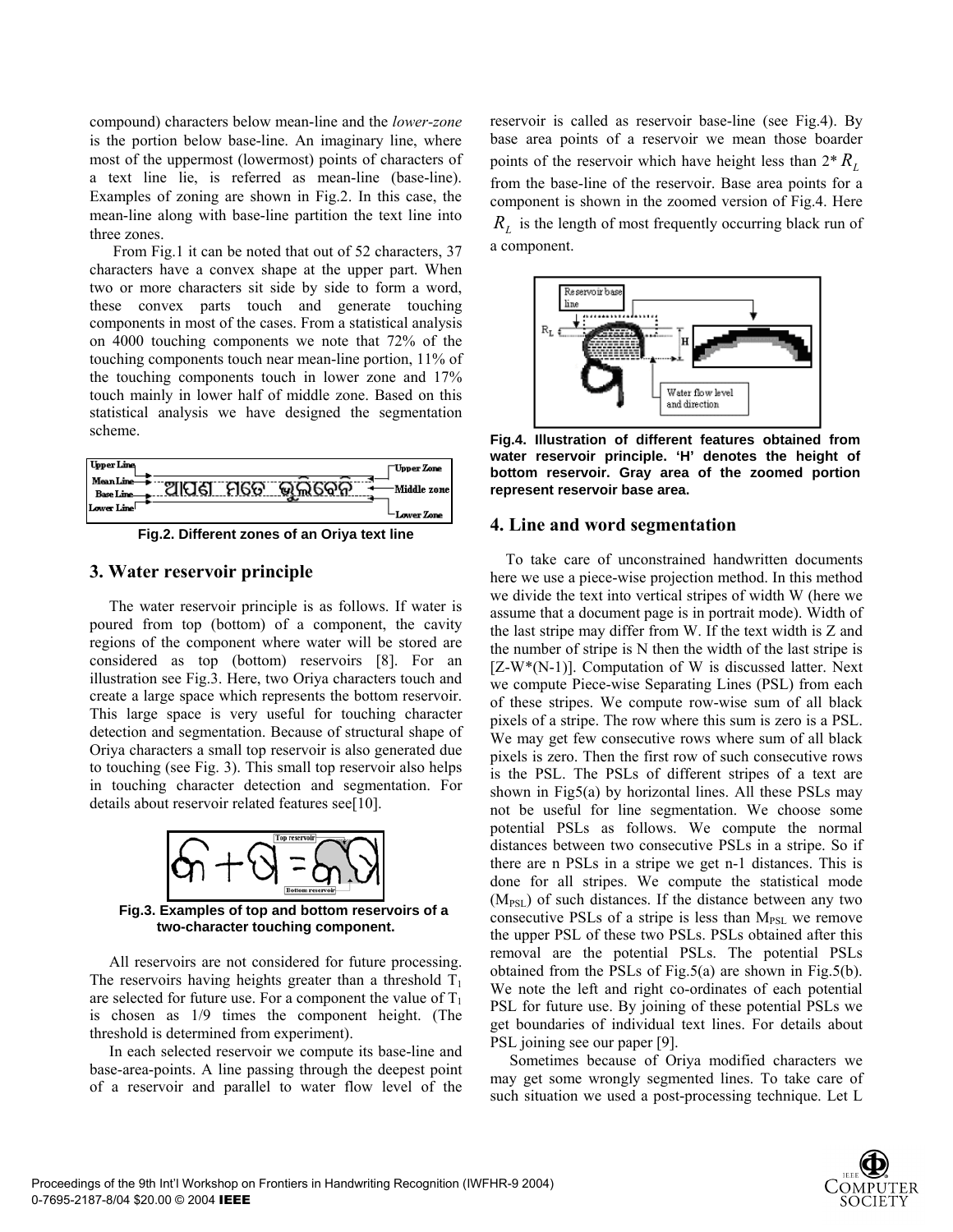be candidate length of a text line. By candidate length of a line we mean the distance between the leftmost column of the leftmost component and the rightmost column of the rightmost component of the line. To check a valid line, we scan each column of this candidate length. If more than 50% of this column we get black pixels then we say that the line from which candidate is computed is not a valid line and we delete the lower boundary of this line to merge this line with its lower line. Line segmentation result is shown in Fig. 5(c).



 **Fig.5. (a) N-stripes, and PSL lines in each stripe are shown for an Oriya handwritten text. (b) Potential PSLs of Fig.5 (a). (c) Line segmented result of the Oriya text.** 

 To get size independent measure, computation of W is done as follows. We compute the statistical mode  $(m_d)$  of the widths of the bottom reservoirs obtained from the text. This mode is generally equal to character width. Since average character in an Oriya word is four, the value of W is assumed as  $4 \times m_d$ . We computed the value of W from 7500 Oriya words.

 The proposed line segmented method does not depend on size and style of the handwritten. If the handwritten lines are overlapped, touching or curved shape then also the proposed scheme will work.



**Fig.6. Example of word segmentation. Segmentation is shown by dotted line. (a) Two words having enough space between them. (b) Two words without enough space between them. (c) Two touching words.** 

 For word segmentation from a line, we compute vertical histogram of the line. In general the distance between two consecutive words of a line is bigger than the distance between two consecutive characters in a word. Taking the vertical histogram of the line and using above distance criteria we segment words from lines. For example see Fig.6(a). Because of the characteristics of some Oriya characters in some of the handwritings we may not get enough white space between two consecutive words. For example see Fig.6(b). For the segmentation of such words we use a modified technique described as follows. We scan each column of a text line staring from the top row of the line. For each column we note the position of topmost black pixel. Similarly, each column is scanned from bottom and the position of it bottommost pixel is noted. If for a column the distance between the top and bottommost points is less than  $2^* R_L$  then we mark that column as zero (white). Else, it is marked as one (black). So after completion of column scanning we get a row of ones and zeros. If the length of a run of zero is greater than W (value of W is computed earlier) then we assume that this run corresponds as a separator of two words and the midpoint of this run is noted. If the column corresponding to midpoint of the image is white then we consider that column as word boundary. If there is any black pixel of a component in the column corresponding to midpoint, starting from the topmost black pixel the boarder of component is traced clockwise and the path obtained by this tracing is considered as the separator of the two words. For example see Fig.6(b). Here, the segmentation path is marked by dots. Sometimes because of handwriting styles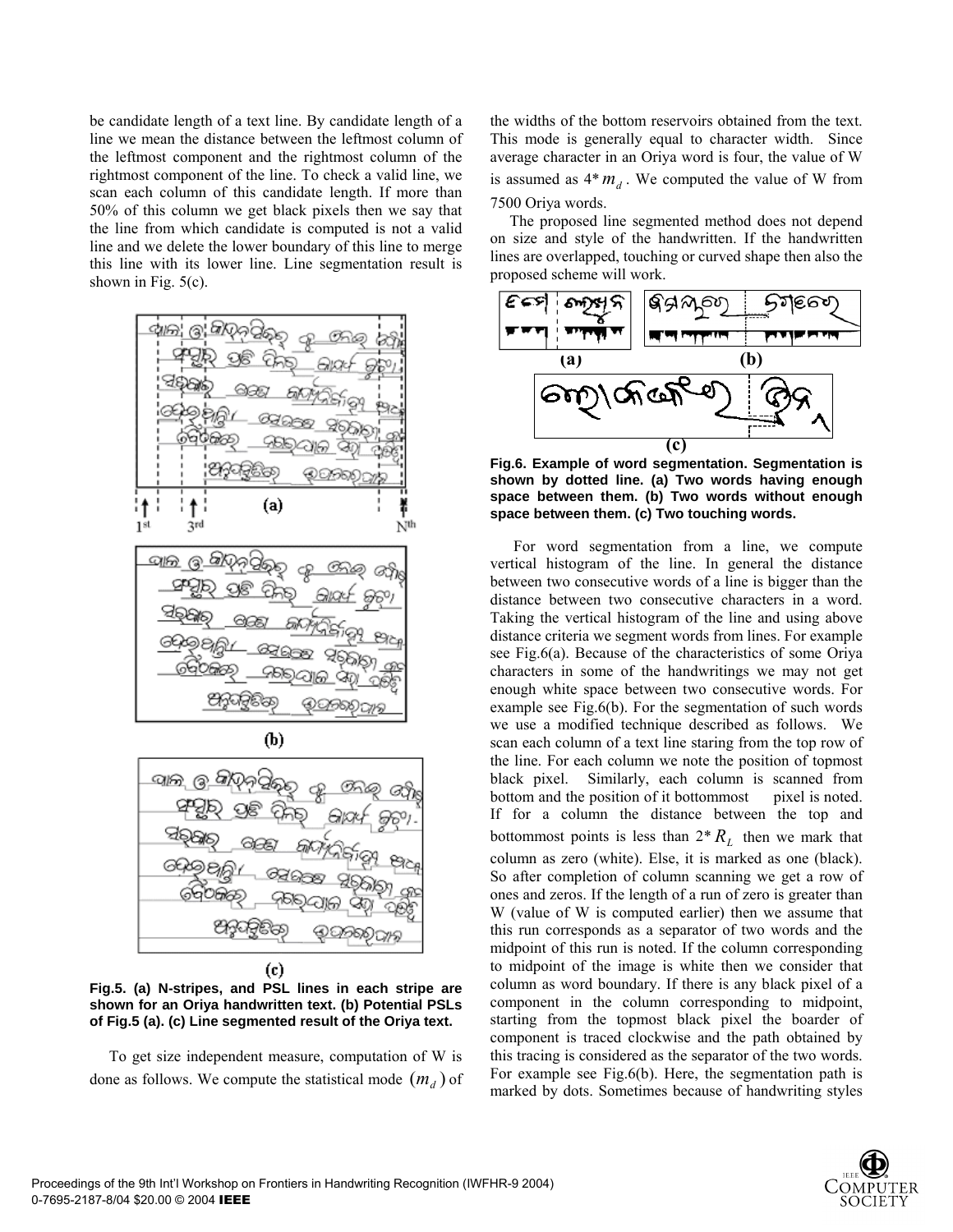two consecutive words may touch. For example, see Fig.6(c). For such cases, from the topmost black pixels of the segmented line we clockwise trace the boarder of the component to find an obstacle point for segmentation. During tracing, the length of vertical black run is computed at each tracing point. The boundary point where this run length is greater than  $1.5 \times R_L$  is considered as obstacle point. We disconnect the touching by replacing black pixels of the vertical run where obstacle point lies. The path obtained by tracing along with the disconnected portion is considered as the separator of the two words.

#### **5. Character segmentation from word**

 To segment character from a word we first detect isolated and connected (touching) characters within the word. Next connected components are segmented into individual characters.

**Isolated or connected (touching) component detection:** In principle, when two or more characters in Oriya get connected one of the four following situations happens in most of the cases: (a) two consecutive characters create a large bottom reservoir (for example see Fig.3); (b) the number of reservoirs and loops in a connected component will be greater than that of an isolated component; (c) two consecutive characters create a small top reservoir near mean line (d) the shape of the touching character will be more complex than isolated characters. Computing different features obtained by the above observations we identify isolated and touching characters.

**Segmentation of touching characters into isolated characters:** If a component is detected as touching by the above algorithm then we segment the connected pattern to get its individual characters. For the segmentation of a touching pattern at first, the touching position is found. Next, based on the touching position, reservoir base-area points, topological and structural features the component is segmented.

 From a statistical analysis we note that Oriya characters may touch in three positions. (a) top (b) middle and (c) lower part. All touching occur between mean-line and upper half of middle zone are considered as top touching. From a statistical analysis we note that 72% of the touching are top touching. If the touching occurs in the lower half of middle zone and above the base-line we mark that touching as middle touching. About 17% Oriya touching components are middle touching. Touching bellow baseline is the lower touching and 11% of the touching components touch in lower zone.

**Top touching segmentation:** For the top touching patterns we noted that most of the cases a small top reservoir is created near mean line in the touching patterns (see Fig.3). The bottom most point of the top reservoir is considered as one of extreme points of the cutting path for segmentation. Let this extreme point be  $U_1$ . In order to get other extreme point  $(U_2)$  of the cutting path we consider all the bottom reservoirs, which are adjacent to the small top reservoir. If there is any bottom reservoir which is just bellow the top reservoir, we consider the base point of this bottom reservoir as the extreme point  $U_2$ . Joining these two extreme points  $U_1$  and  $U_2$ , we segment the touching. For example see Fig.7(a). Segmentation results of the touching component shown in left side of Fig.7(a) is shown in right side of Fig.7(a).

 If no bottom reservoir is found bellow the small top reservoir, we choose the bottom reservoir which is adjacent and situated at the left side of the top reservoir. From the base point of the chosen bottom reservoir we clockwise trace the boarder pixels of the reservoir. While tracing a boarder pixel if we can reach bottommost point of the top reservoir from the tracing pixel without crossing any white pixel then that boarder pixel is marked as the extreme point  $U_2$  for segmentation. If there exists many such boarder pixels then the boarder pixel from which the distance of the base point of the top reservoir is minimum is considered as the extreme point  $U_2$ . See Fig.7(b), where an example of such segmentation is shown. Sometimes, this method may produce a wrong segmentation. For example, see Fig.7(c). Here, some part of the left component is wrongly associated with the right component. Wrongly associated part is marked by gray shade in the middle component of Fig.7(c). To identify this wrong segmentation we check the following validity condition. The position of the leftmost point (L) of the right component with respect to the segmentation point is noted. Let the segmentation point is S. Segmentation point S and the leftmost point L are shown in the right component of Fig.7(c). If the point  $L$ situated in the left side of S and if the column difference of L and S is more than  $2^*R_l$  then we assume there is a mistake in the segmentation and we ignore this segmentation. For illustration, see the rightmost image of Fig.7(c). Column difference between L and the segmented point S is shown by arrow in this figure. Since this column difference is more than  $2^*R_L$  we ignore this segmentation and we choose the bottom reservoir which is adjacent and situated at the right side of the top reservoir. From the base point of the chosen bottom reservoir we anti-clockwise trace the boarder pixels of the reservoir. While tracing if from any boarder pixel of the chosen bottom reservoir we can reach to the bottommost point of the top reservoir without hitting any white pixel then that boarder pixel is marked as another extreme point  $U_2$  for segmentation. We also check the validity condition of this segmentation point, as discussed above. If the validity condition satisfies, we segment it accordingly. See Fig.7(d) where an example of such segmentation is demonstrated. If a component is not

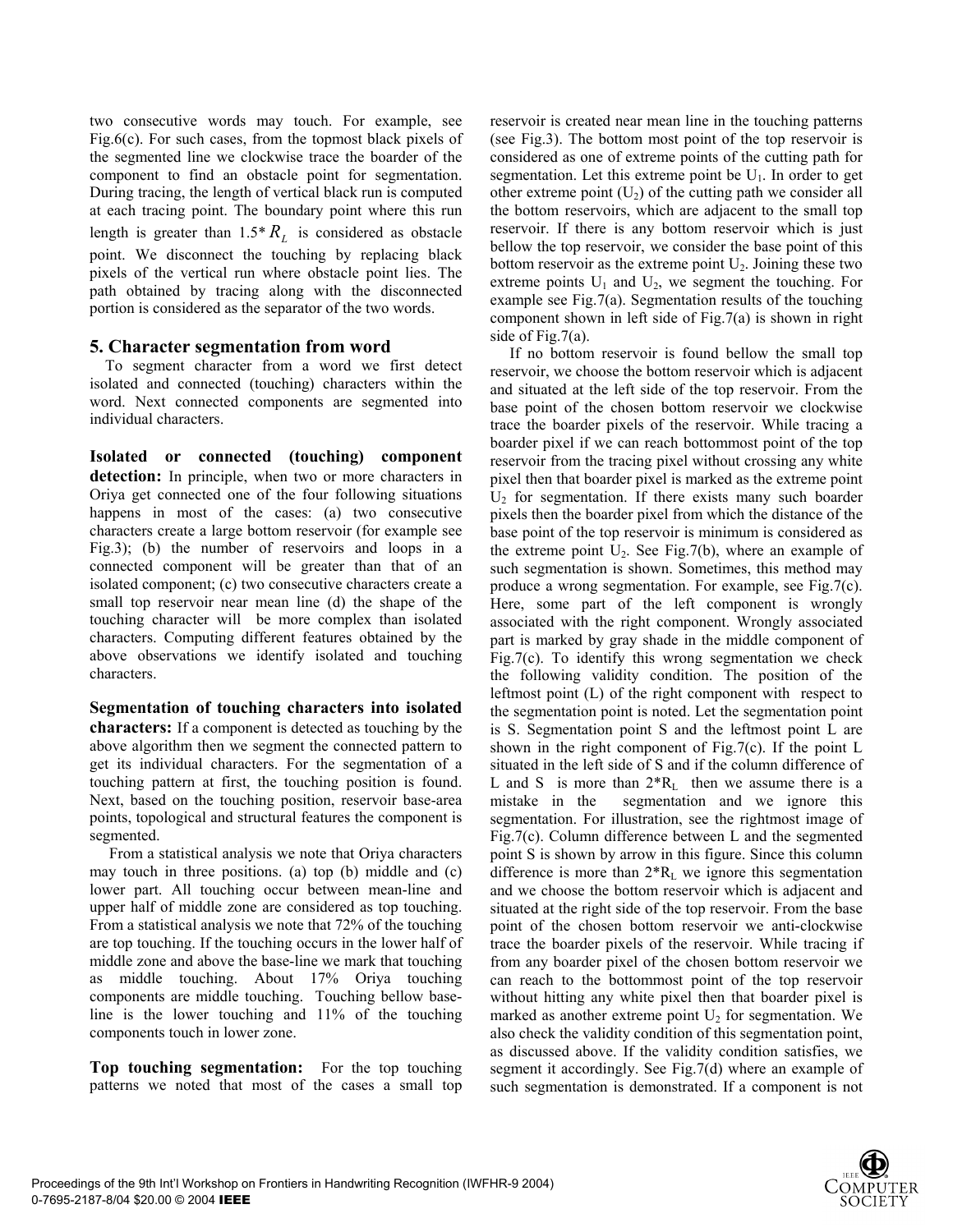segmented by the above procedure we assume that there is an overlapping portion between the two components of the touching pattern. Overlapping part is marked by dotted rectangle in the fourth figure of Fig.7(e). Second and third figures of 7(e) show the wrong segmentation results obtained by top and left reservoirs, and top and right reservoirs, respectively. Miss-segmented parts are marked by gray shade in these two figures. Height of the overlapping area is detected as follows. In most of the cases, overlapped touching strings have a top reservoir and a bottom reservoir. The height of the overlapping area is the distance between the base points of the top and bottom reservoirs. For segmentation of an overlapping touching string we associate common portion to each of the segmented part and is done as follows. To separate left (right) component from the touching string, starting from the leftmost (rightmost) black pixel of the top row of the overlapped zone we trace the contour of the tracing pattern clock-wise (anti-clock-wise) and tracing is done up to bottom row of the overlapped zone. From each traced contour point a connected black run of length upto  $R_L$  is marked and assigned this run to the left (right) component to get it segmented. An example of overlapped touching segmentation results of the first component of Fig.7(e) is shown in fifth component of Fig. 7(e).



**Fig.7. Illustrations of touching character segmentation. Here components of the leftmost box of each rectangular region are the original string to be segmented.** 

 In some touching components we may not get small top reservoir near mean-line position. This situation is shown in the Fig.8(a). In order to segment this component we find the biggest bottom reservoir. If such reservoir exists we consider that reservoir for segmentation. From the base point of this reservoir we trace the reservoir boarder points in clockwise direction to find an obstacle point. If there is any obstacle point we segment that component at that obstacle point. The detection of obstacle point is done as follows. During tracing a point we calculate horizontal runlength of black pixels connected to the tracing point. If for a tracing point the length of the black run exceeds  $2 \times R<sub>L</sub>$ then we assume that an obstacle point occurs at the tracing point. The touching component is segmented at that point. A segmentation result of the component shown in left side of Fig.8(a) is shown in the right side of Fig.8(a).



**Fig.8. Examples of touching component segmentation using (a) biggest bottom reservoir (b) biggest top reservoir. Here reservoirs are marked by gray shades.** 

**Middle touching segmentation:** For segmentation of middle touching patterns we follow similar techniques of top touching patterns.

**Bottom touching segmentation:** For bottom touching pattern we find the biggest top reservoir whose base-line lies in the lower zone. Staring from the base point of this reservoir we trace anti-clockwise its boundary to find an obstacle point and segmentation is done at that obstacle point. Obstacle point detection procedure is similar to the method discussed above. Instead of horizontal run length here we compute vertical run length of the tracing point. Example of a bottom touching component and its segmented result is shown in Fig.8(b).

 We reject other touching patterns appeared during the experiment which are not discussed above.

 After segmentation, two segmented parts are passed to the isolated and connected component detection module to check whether any of these segmented parts is connected. If any part is detected as connected it is then sent to segmentation module for further segmentation. This procedure is repeated until both the segmented parts of a component are detected as isolated by the isolated and connected component detection module. This iterative procedure is done to segment connected characters created by multiple touching, or by touching of 3 or more characters.

# **6. Results and Discussion**

**Results on line segmentation:** For experiments of line segmentation algorithm, 1627 text lines were considered from individuals of different professions like students and teachers, bank and post office employees, businessmen etc. We noted that the data sets contain varieties of writing styles. For the experiment we considered only single column document pages.

 To check whether a text line is segmented correctly or not we draw boundary line between two consecutive text lines (as shown in Fig.5(c)). By viewing the results on the computer's display we calculate line segmentation accuracy manually. Accuracy of line extraction module is measured according to the following rule. If out of N components of a line M components are extracted in favor of that line by our scheme then the accuracy for that line is  $(M \times 100)/N\%$ . So if all components of a text line are